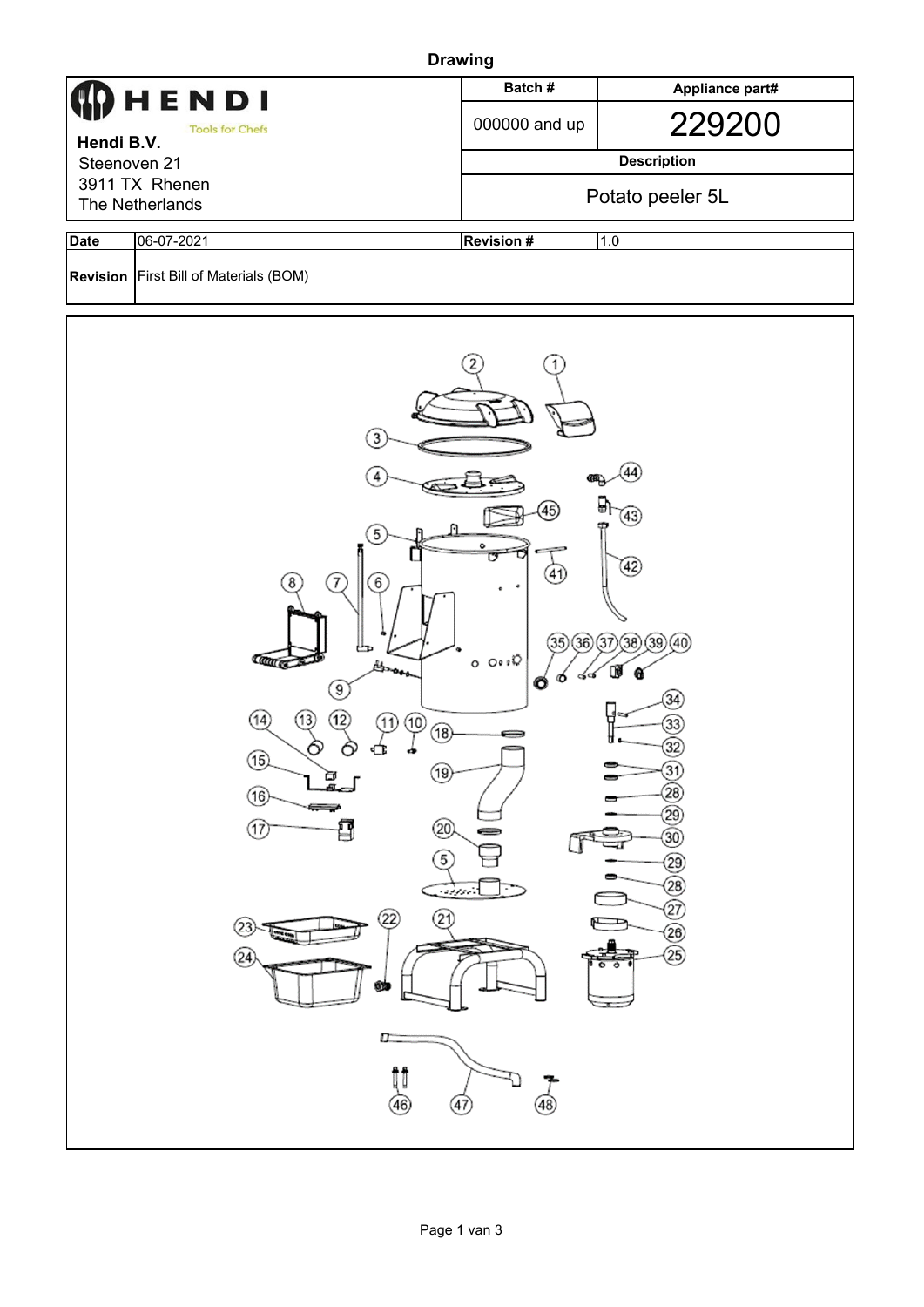**Bill of materials (BOM)**

| וייטשן פוגווסמו וט וווש             |                                                  |                  |                                  |                                    |                |  |  |  |
|-------------------------------------|--------------------------------------------------|------------------|----------------------------------|------------------------------------|----------------|--|--|--|
| HENDI                               |                                                  |                  | Batch#                           | Appliance part#                    |                |  |  |  |
| <b>Tools for Chefs</b>              |                                                  |                  | 000000 and up                    | 229200                             |                |  |  |  |
| Hendi B.V.<br>Steenoven 21          |                                                  |                  | <b>Description</b>               |                                    |                |  |  |  |
| 3911 TX Rhenen                      |                                                  |                  |                                  |                                    |                |  |  |  |
| Potato peeler 5L<br>The Netherlands |                                                  |                  |                                  |                                    |                |  |  |  |
| <b>Date</b>                         | 06-07-2021                                       |                  | <b>Revision#</b><br>1.0          |                                    |                |  |  |  |
|                                     | <b>Revision</b> First Bill of Materials (BOM)    |                  |                                  |                                    |                |  |  |  |
| <b>Item</b>                         | <b>Description</b>                               | Part#            | Quantity                         | Remark                             | <b>Picture</b> |  |  |  |
| $\mathbf{1}$<br>2                   | Lock lid<br>Lid complete                         | nss<br>960332    | 1<br>1                           | Incl item 1 and 40                 |                |  |  |  |
| 3                                   | Gasket lid                                       | 960349           | 1                                |                                    |                |  |  |  |
| 4                                   | Abrasive disc                                    | 960356           | 1                                |                                    |                |  |  |  |
| 5                                   | Housing                                          | n/a              | $\mathbf{1}$                     |                                    |                |  |  |  |
| 6                                   | Pin                                              | n/a              | 2                                |                                    |                |  |  |  |
| $\overline{7}$                      | Wire guide                                       | n/a              | 1                                |                                    |                |  |  |  |
| 8                                   | Outlet lid                                       | n/a              | 1                                |                                    |                |  |  |  |
| 9<br>10                             | Power cord<br>Reed switch                        | n/a<br>960363    | 1<br>2                           |                                    |                |  |  |  |
| 11                                  | Circuit breaker (6A)                             | 960370           | 1                                |                                    |                |  |  |  |
| 12                                  | Capacitor (25µF)                                 | 931196           | 1                                |                                    |                |  |  |  |
| $\overline{13}$                     | Capacitor (150µF)                                | 960387           | 1                                |                                    |                |  |  |  |
| 14                                  | Centrifugal switch                               | n/a              | 1                                |                                    |                |  |  |  |
| 15                                  | <b>Bracket</b>                                   | n/a              | 1                                |                                    |                |  |  |  |
| 16                                  | <b>Junction PCB</b>                              | n/a              | 1                                |                                    |                |  |  |  |
| 17                                  | Ralais                                           | 960400           | 1                                |                                    |                |  |  |  |
| 18<br>$\overline{19}$               | Hose clamp                                       | n/a              | 2<br>1                           |                                    |                |  |  |  |
| 20                                  | Drain pipe<br>Drain pipe connector               | n/a<br>n/a       | 1                                |                                    |                |  |  |  |
| 21                                  | Frame                                            | n/a              | 1                                |                                    |                |  |  |  |
| 22                                  | Drain plug                                       | n/a              | 1                                |                                    |                |  |  |  |
| 23                                  | Sieve basin                                      | 960417           | 1                                |                                    |                |  |  |  |
| 24                                  | Drain basin                                      | 960424           | $\mathbf{1}$                     |                                    |                |  |  |  |
| 25                                  | Motor                                            | 960431           | $\mathbf{1}$                     |                                    |                |  |  |  |
| 26                                  | <b>Belt</b>                                      | 960455           | 1                                |                                    |                |  |  |  |
| $\overline{27}$                     | Pulley                                           | n/a              | 1                                |                                    |                |  |  |  |
| 28<br>$\overline{29}$               | Bearing (6004)<br>Seeger ring                    | n/a<br>n/a       | $\overline{c}$<br>$\overline{2}$ |                                    |                |  |  |  |
| 30                                  | Motor bracket                                    | n/a              | 1                                |                                    |                |  |  |  |
| 31                                  | Oil seal                                         | n/a              | $\overline{2}$                   |                                    |                |  |  |  |
| 32                                  | Key                                              | nss              | $\mathbf{1}$                     |                                    |                |  |  |  |
| 33                                  | Axle                                             | 960462           | 1                                | Incl. item 32 and 34               |                |  |  |  |
| 34                                  | Axle pin                                         | nss              | 1                                |                                    |                |  |  |  |
| 35                                  | Emegency stop                                    | 960479           | 1                                |                                    |                |  |  |  |
| $\overline{36}$                     | Switch (pulse)                                   | 960486           | $\mathbf{1}$                     |                                    |                |  |  |  |
| $\overline{37}$<br>$\overline{38}$  | Indicator light (red)<br>Indicator light (green) | 960493<br>960509 | $\mathbf{1}$<br>1                |                                    |                |  |  |  |
| 39                                  | Timer (8 min.)                                   | 930793           | $\mathbf{1}$                     |                                    |                |  |  |  |
| 40                                  | <b>Timer knob</b>                                | 960516           | 1                                |                                    |                |  |  |  |
| 41                                  | Pin                                              | n/a              | $\mathbf{1}$                     |                                    |                |  |  |  |
| 42                                  | Installation set complete                        | 960530           | 1                                | Incl. item 47 and 48               |                |  |  |  |
| 43                                  | Faucet                                           | 960523           | $\mathbf{1}$                     |                                    |                |  |  |  |
| 44                                  | Connector "L"                                    | n/a              | $\mathbf{1}$                     |                                    |                |  |  |  |
| 45                                  | Guide block                                      | n/a              | 1                                |                                    |                |  |  |  |
| 46                                  | <b>Bolt</b>                                      | n/a              | $\overline{2}$                   |                                    |                |  |  |  |
| 47<br>48                            | Drain hose                                       | nss              | $\mathbf{1}$<br>1                | Available as 42<br>Available as 42 |                |  |  |  |
|                                     | Hose clamp                                       | nss              |                                  |                                    |                |  |  |  |
|                                     |                                                  |                  |                                  |                                    |                |  |  |  |
| n/a                                 | -> not available                                 |                  | nss                              | -> not sold separately             |                |  |  |  |